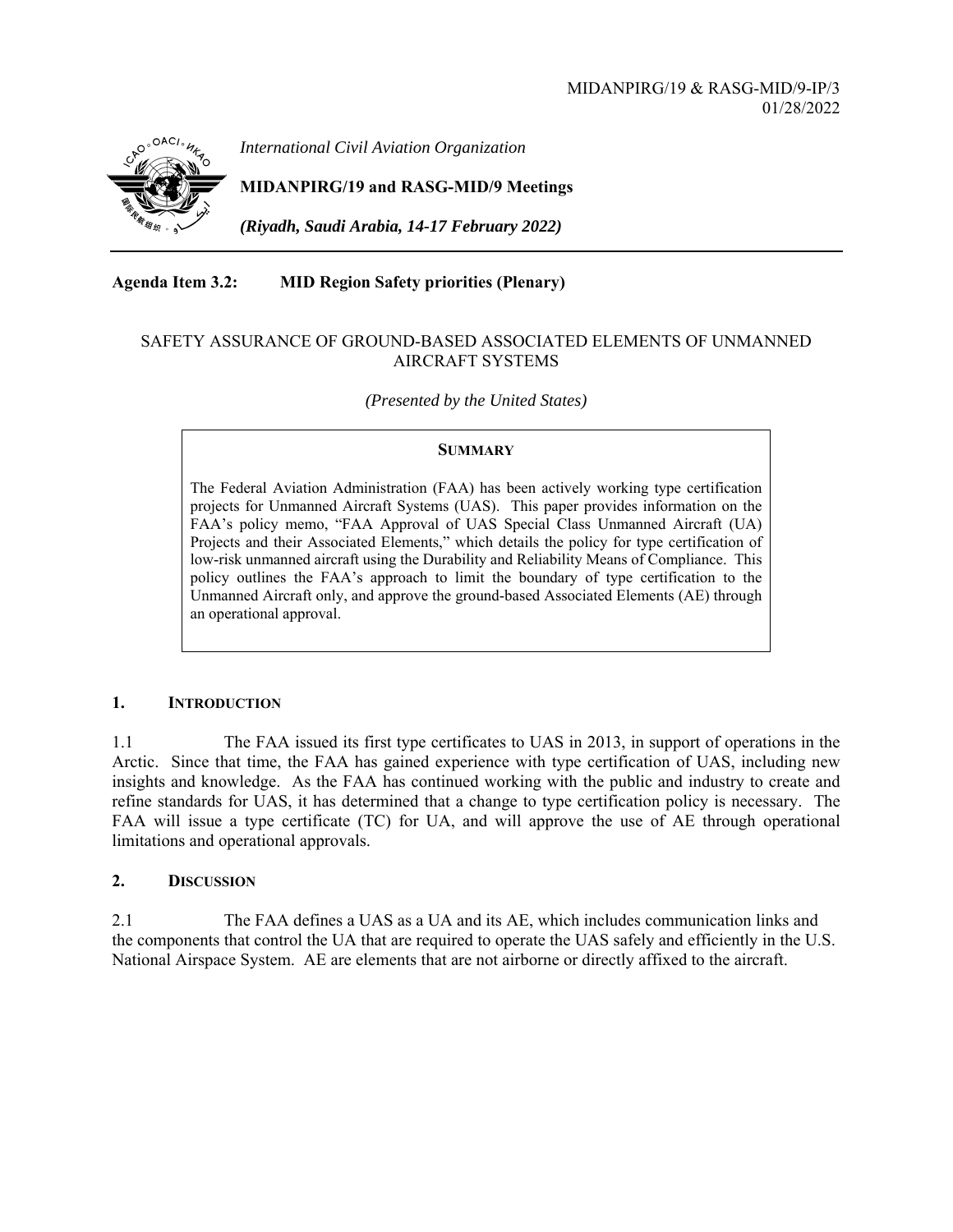

2.2 As the FAA progressed with type certification projects that included AE in the type design, several issues arose. Some AE, such as launch-and-recovery systems or fleet-management software, are frequently used with more than one UA. Including these components within the type design of the UA raised challenges for the certificate of airworthiness for individual UA and continued conformance to type design. Post-Type Certification changes to these AE could pose extensive aircraft recordkeeping and configuration management challenges, such as keeping track of which specific AE are associated with specific UA and recording an alteration of an AE in the maintenance records of many UA.

2.3 The FAA plans to use current projects to establish the groundwork for the future. As such, the FAA is undertaking a deliberate policy positioning to avoid establishing an incorrect precedent. Title 14 of the United States Code of Federal Regulations (CFR), Chapter 1, Part 21 (i.e. 14 CFR 21), *Certification Procedures for Products and Articles*, and 14 CFR 43, *Maintenance, Preventive Maintenance, Rebuilding, and Alteration*, were written for certificated products with all systems affecting airworthiness on board an aircraft. These regulations did not consider many of the unique features of UAS designs that many applicants are proposing, including ground-based control stations and radar, cloud computing, and cellular/satellite communications. Applying these regulations to AE is impractical and does not provide an appropriate oversight methodology for the unique nature of these items.